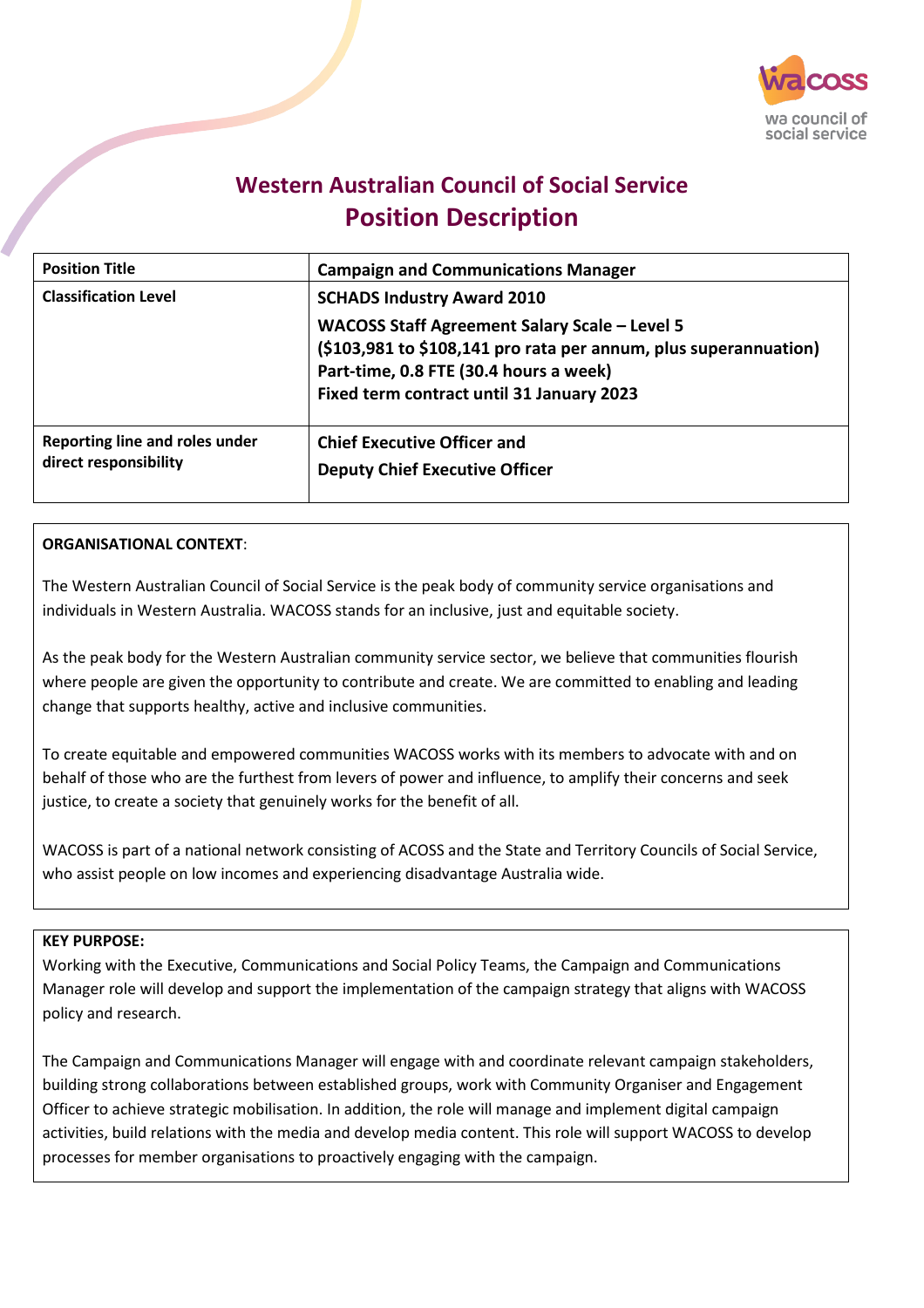

# **Key Duties and Responsibilities**

| Campaign            | Lead and effectively project manage the implementation of WACOSS end poverty campaign<br>٠              |
|---------------------|---------------------------------------------------------------------------------------------------------|
|                     | Provide ongoing high level strategic advocacy and communications advice to WACOSS<br>$\bullet$          |
|                     | senior management and develop proposals and specific strategies within the scope of the                 |
|                     | campaign                                                                                                |
|                     | Participate in other WACOSS advocacy and campaign strategies as directed                                |
| <b>Media and</b>    | Raise WACOSS's profile as a leading voice on social justice, poverty and inequities by:<br>$\bullet$    |
| social media        | Building relationships with the media;<br>$\overline{\phantom{a}}$                                      |
|                     | Proactively identifying media opportunities and organising media events; and                            |
|                     | Working with the senior management and policy staff to identify, develop and                            |
|                     | place stories and respond to emerging issues                                                            |
|                     | Prepare media releases, articles, speeches, and presentations as required                               |
|                     | Manage and implement digital campaign activities, and identify newsworthy media pitches,                |
|                     | working with the Communications Team to achieve strategic coverage                                      |
|                     | Produce and effectively distribute engaging campaign resources<br>$\bullet$                             |
| Community           | Work closely with the WACOSS Community Organiser and Engagement Officer to achieve<br>$\bullet$         |
| development         | strategic mobilisation outcomes                                                                         |
| and                 | Engage with and coordinate relevant campaign stakeholders, building strong collaborations               |
| engagement          | between diverse organisations, including WACOSS members, grassroots community groups                    |
|                     | and business peaks                                                                                      |
|                     | Facilitate engagement with key stakeholders<br>٠                                                        |
|                     | Form and promote strategic alliances with other organisations, networks and interest                    |
|                     | groups relevant to the campaign                                                                         |
|                     | Undertake consultation with members, people with lived experience and broader<br>٠                      |
|                     | community                                                                                               |
| Administration      | Undertake project management, including planning, implementation and review<br>$\bullet$                |
| and                 | Ensure adequate systems are established to monitor and evaluate the program<br>٠                        |
| human               | Manage and sustain the performance of the Community Organiser and Engagement Officer                    |
| resources           | and Communications Team.                                                                                |
|                     | Provide timely HR management information to the executive team                                          |
|                     | Provide strong and motivating leadership across the campaign and communications team<br>$\bullet$       |
|                     | Management of files as per WACOSS policies and information management system<br>٠                       |
|                     | Ensure program and project reports are completed as required including written updates to<br>$\bullet$  |
|                     | the WACOSS Board                                                                                        |
|                     | Take all reasonable steps to ensure that the Communication and Campaign team works                      |
|                     | within the approved budget                                                                              |
| <b>WACOSS</b>       | Participate in team meetings, the development of strategic and operational plans and other<br>$\bullet$ |
|                     | internal processes as required                                                                          |
|                     | Take reasonable care for own safety and health at work and avoid harming the safety and<br>$\bullet$    |
|                     | health of other people through any act or omission at work                                              |
|                     | Demonstrate commitment to WACOSS Vision, Purpose and Values<br>$\bullet$                                |
| <b>Other duties</b> | Other tasks as appropriate, relevant and directed<br>$\bullet$                                          |
|                     |                                                                                                         |